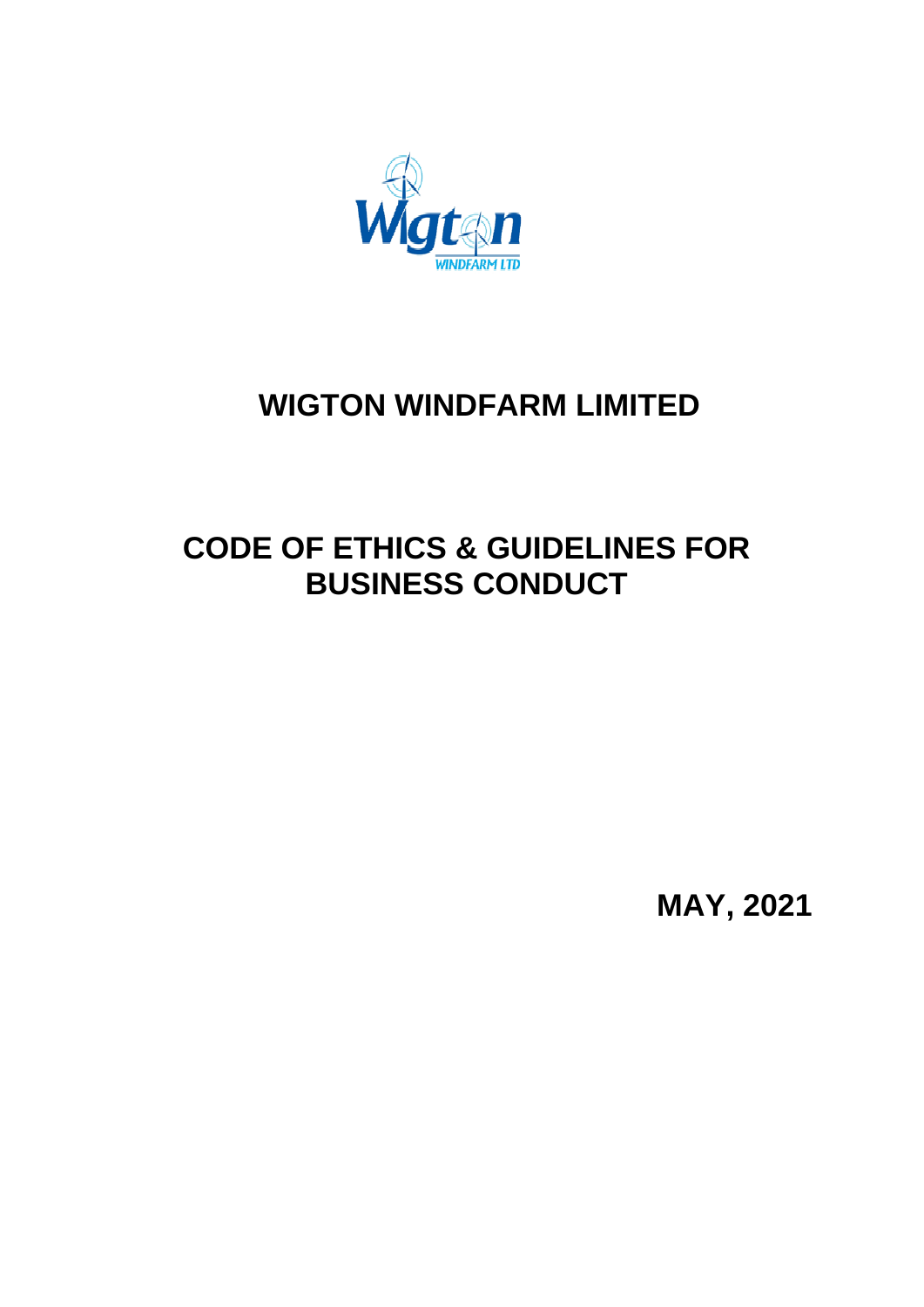# 1. **CODE STATEMENT**

Wigton Windfarm Limited (hereinafter called "WWFL" or "the Company") was established in April 2000 under the Companies Act of Jamaica as a wholly owned subsidiary of the Petroleum Corporation of Jamaica, the Government of Jamaica entity (GOJ) responsible for energy security. In May 2019, following the decision of the GOJ to divest WWFL by way of an Initial Public Offering, the Company was successfully listed on the main market of the Jamaica Stock Exchange (JSE).

WWFL has an inalienable responsibility as a publicly listed company to ensure that all its activities are conducted in a transparent and accountable manner and at all times in accordance with the highest ethical standards. In order to manage this responsibility, the Board of Directors of WWFL has approved this Code of Ethics & Guidelines for Business Conduct (hereinafter referred to as "the Code") which seeks to outline to all directors, employees and third-party business associates how the Company conducts its business activities. The effective date of this Code is May 25, 2021.

# **2. INTRODUCTION**

This Code describes the minimum standards of conduct required of directors and employees of WWFL. The Chairman and the Managing Director shall each monitor and promote compliance with this Code by directors and employees, respectively.

New directors and employees will be provided with a copy of the Code upon their appointment or employment. Each director and employee will be required to comply fully with the Code at all times.

On an annual basis each director as well as the Managing Director, senior managers and employees in the Office of the Managing Director and the Finance Department will be required to complete a declaration to confirm compliance with the Code, indicate any exceptions and also indicate any breaches or potential breaches of which the person is aware and which have been reported in keeping with this Code. The Chairman and the Managing Director will each report to the Board of Directors each year on the annual declarations received from directors and relevant employees.

The failure of the directors and employees of WWFL to comply with this Code may result in removal from the Board of Directors and disciplinary action up to and including termination of employment, respectively. The Company may also report certain types of breaches to the relevant regulatory authorities, which may result in criminal prosecution and/or civil penalties.

#### **3. GUIDING PRINCIPLES**

WWFL has the following guiding principles which it believes provides clarity and direction to employees in order that the business outcomes may be successfully achieved:

- Legal compliance:
- Corporate fiduciary adherence and transparency;
- Personal integrity, accountability and professionalism;
- Fair dealings; and
- Confidentiality.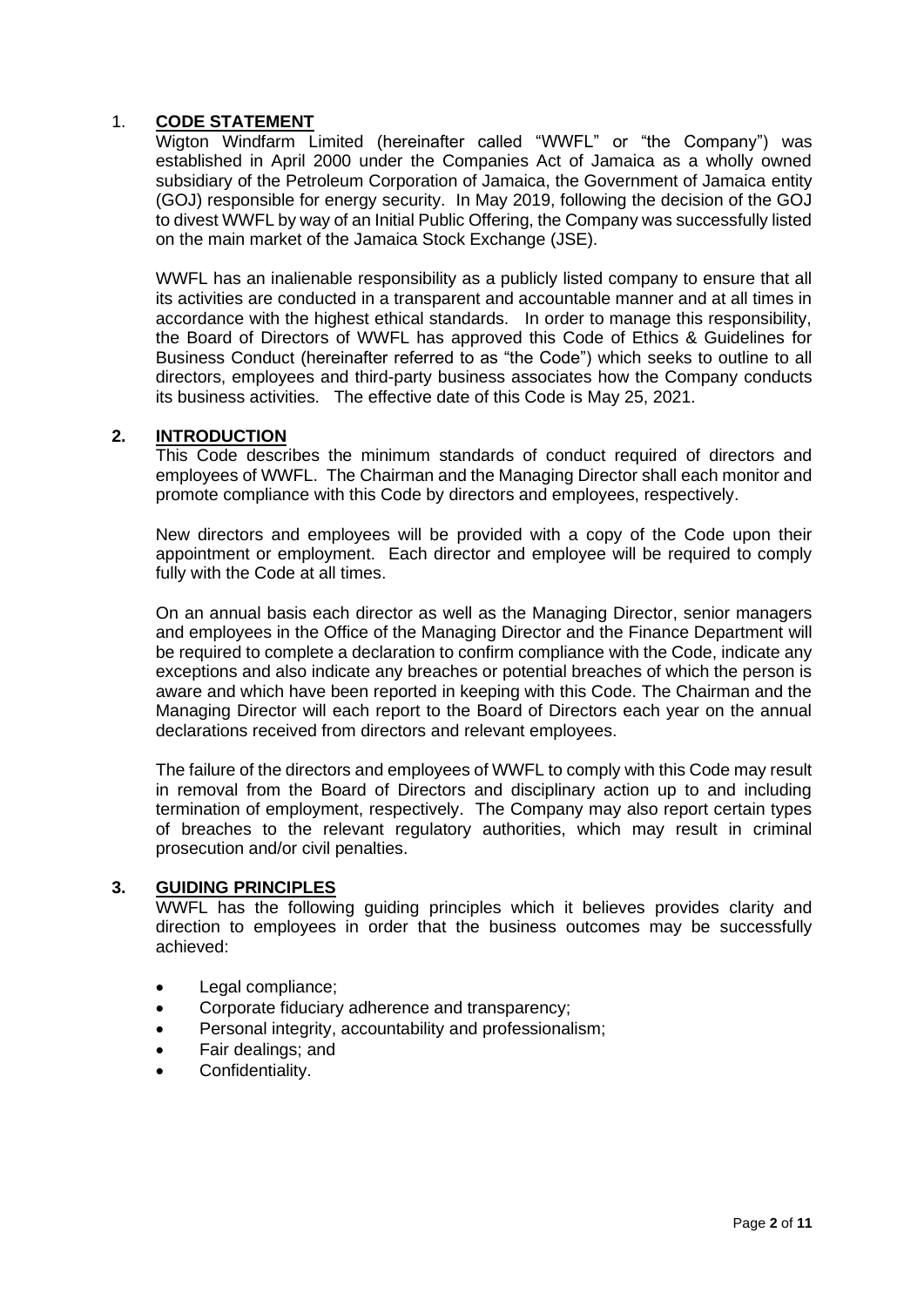# **RESPONSIBILITIES OF MANAGEMENT, EMPLOYEES AND BUSINESS ASSOCIATES**

## **4. MANAGEMENT'S RESPONSIBILITY TO EMPLOYEES**

WWFL acknowledges that to achieve its business goals and objectives, a qualified, welltrained and highly motivated staff is important. To this end, management must:

- Lead by example through performance and behaviour;
- Provide employees with clear objectives, guidance and direction;
- Ensure there is a safe, secure, and healthy work environment for employees;
- Provide timely performance feedback;
- Show respect for employees and foster a high morale among the team:
- Be confidential, in keeping with employment practices and legal principles;
- Provide training and continuous opportunities for employee development and advancement;
- Encourage employee recognition and reward;
- Encourage communication; and
- Provide fair remuneration.

# **5. EMPLOYEES' RESPONSIBILITY TO THE COMPANY**

All employees are required to be fully committed to acting in the best interest of the Company and in so doing must:

- Work efficiently and effectively in performing their duties;
- Provide feedback on matters that concern their work, work environment or the Company, as required;
- Not say or do anything which would bring the Company into disrepute or adversely affect its image or reputation;
- Be honest, respectful, and confidential; and
- Adhere to the policies and rules of the Company.

# **6. BUSINESS ASSOCIATES' RESPONSIBILITY TO THE COMPANY**

The business associates of the WWFL are expected to embrace and observe the general spirit and guiding principles of the Code:

- In the discharge of their responsibilities on behalf of the Company, and
- In respect of any other conduct which could, by virtue of their association with the Company, have an Impact on the operations, image, and reputation of the Company.

#### **GUIDELINES**

# **7. FAIR DEALING**

Honesty, integrity, fair dealing, and the highest ethical standards must at all times be exercised by directors and employees in relations with fellow directors and employees, business associates and other third parties. Conduct which is not in keeping with these standards will negatively affect the Company's image and reputation and can seriously impact its business.

#### 7.1. **Dealings with Clients, Suppliers and Business Associates**

All transactions must be authorized and approved in keeping with the policies and procedures of the Company.

Employees are prohibited from participating in any transaction which may be considered improper or suspect regardless of how customary it may be in a particular location or area of business. If there is any doubt, employees must seek guidance from their manager and follow the usual chain of communication until the matter is resolved.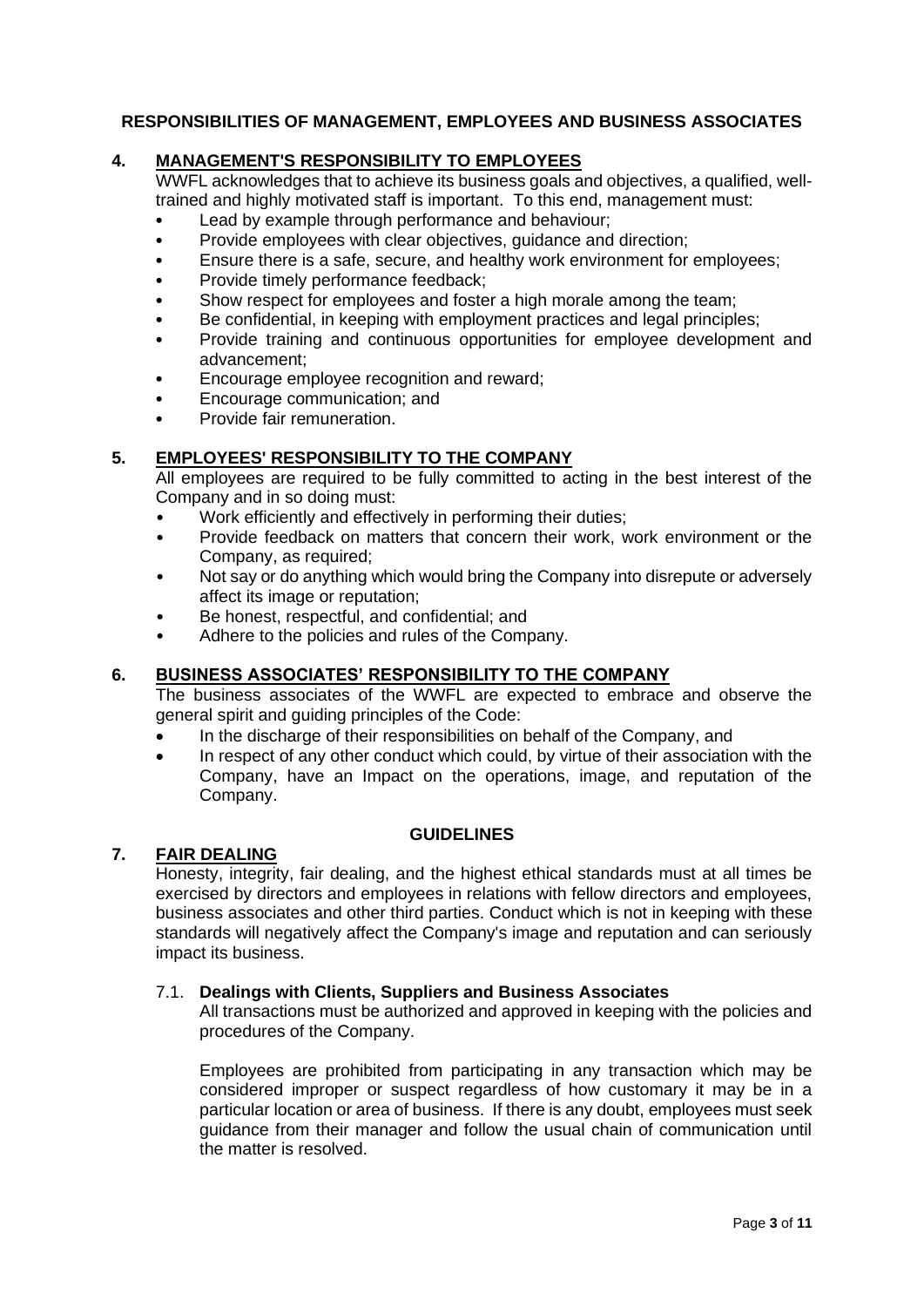## 7.1.1.*Gifts, Entertainment, Gratuities and Other Payments*

Directors and employees must not directly or indirectly accept any payment, gift, fees, frequent or excessive entertainment or other benefit ("gift") more than nominal, modest or insignificant value from persons with whom the Company does business, unless such gift is being extended on the basis of a personal relationship and independent of any business with the Company. This includes gifts in any form, for example, airline tickets or costly entertainment, or free or heavily discounted goods or services provided in a personal capacity above discounts or promotional giveaways normally applicable to customers or clients of the supplier or provider of the goods or services.

Directors and employees may accept a gift of nominal, modest or insignificant value if:

- there is no suggestion, whether expressed or implied, that the giver of the gift is trying to improperly influence the director or employee in any business dealing;
- the refusal of the gift would seem impolite or offensive;
- the gift is "one-off" or not frequently given and is not excessive; or
- the gift is not cash or cash equivalent.

Gifts of a nominal, modest or insignificant value, which may be accepted include:

- promotional material and inexpensive advertising items such as diaries, keychains etc.
- small, occasional gifts for special occasions.
- occasional meals, or entertainment which is not frequent or excessive and which would be consistent with the business relationship.

Where a gift is offered and there is any doubt as to its appropriateness, the approval of the Managing Director should be obtained. If the gift is to be declined, then this should be done with tact.

If a director or employee is given a gift that should not be accepted based on the above provisions, the gift should nevertheless be accepted on behalf of the Company and not in a personal capacity and must be disclosed in writing to the Managing Director.

A gift to the spouse/common law spouse, child (biological or adopted) or any other relative by blood or marriage up to the second degree of a director or employee ("Immediate Family Members") may be considered inappropriate and will in the circumstances be treated as if it is a gift to the director or employee for the purposes of this Code.

# 7.2. **Dealings with the Company**

All directors and employees are expected to be scrupulously honest in their work and dealings with others. Dishonest acts by employees will result in disciplinary action, up to and including termination of employment and possible prosecution under the law. Directors and employees must not intentionally or deliberately act to deprive a person or entity of something of value, or to gain an unfair benefit using deception, destruction of property, false suggestions, suppression of truth or other unfair means which are believed and relied upon.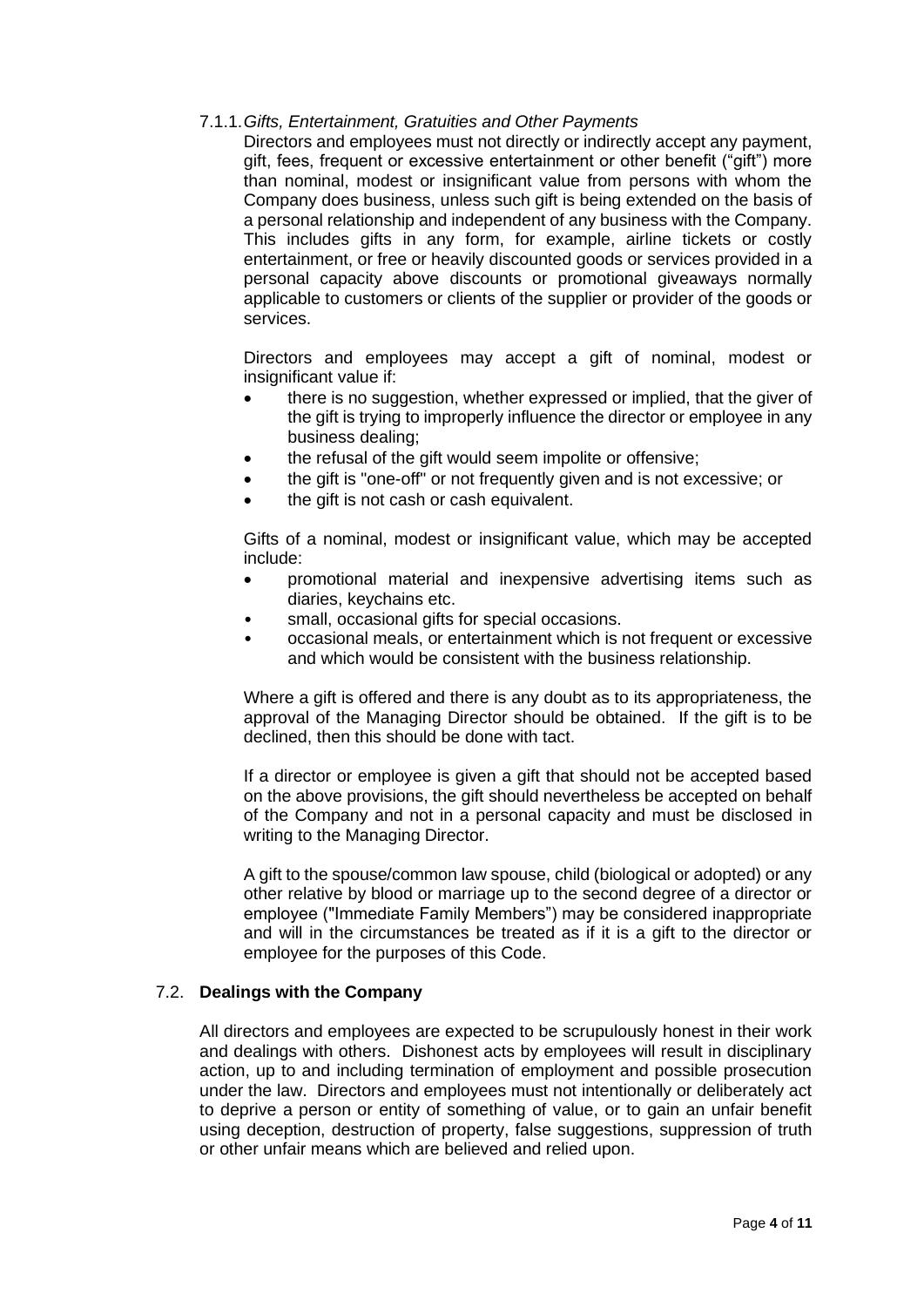#### 7.2.1.**Records**

Proper accounts and company records must be maintained, accurately and completely reflecting transactions and activities. Information provided to internal and external auditors and external regulators and authorities must be complete, accurate and not misleading. No attempt should be made to falsify the Company's records.

The law requires the maintenance of certain records of the Company for specified periods. The records of the Company must be maintained in keeping with these requirements and the policies of the Company. Records relating to pending litigation, audit or government investigation must not be destroyed until the proceedings are completed and any destruction of the records authorized by the Managing Director.

## 7.2.2.**Improper Use of Records**

Directors and employees must not access the Company's records, electronically or otherwise, for any purpose other than as may be authorized, prescribed, or related to the conduct of the business of the Company.

Employees must not make any false entry in the Company's records, or tamper with or otherwise taint the records as such actions constitute dishonest acts. Any discrepancies, which are detected in the records, must be promptly reported.

## 7.2.3.**Improper Expense Claims**

Employees are trusted to provide true and accurate information when submitting claims for employee benefits and reimbursement of expenses. Any intentional violation will be deemed a dishonest act.

Claims for reimbursement of expenses by directors or employees must be done within the limits and guidelines established by the Company. Claims for reimbursement or expenditure in respect of funds legitimately spent on matters or activities related to the Company must be approved or countersigned by a manager and/or an authorized officer other than the person who is to benefit.

If a company credit card is issued to an employee, the credit card should not be used for personal expenses. If a claim is made for reimbursement of a credit card item on a director's or employee's personal credit card, this should be supported by proper documentation and be processed in keeping with established guidelines of the Company.

#### 7.2.4.**Using Company facilities or opportunities for personal transactions**

Employees must ensure that the Company's property, facilities and time are used only for the Company's business interests, except in circumstances that are clearly insignificant or nominal, or where the employee has obtained the written permission of his/her manager.

Employees are not permitted to process or post business transactions with the Company on their own behalf or that of Immediate Family Members. Instead, these transactions must be received and processed by another person authorized to handle such transactions.

Directors and employees when dealing with the Company as a customer or client, must handle such transactions as any normal customer transaction,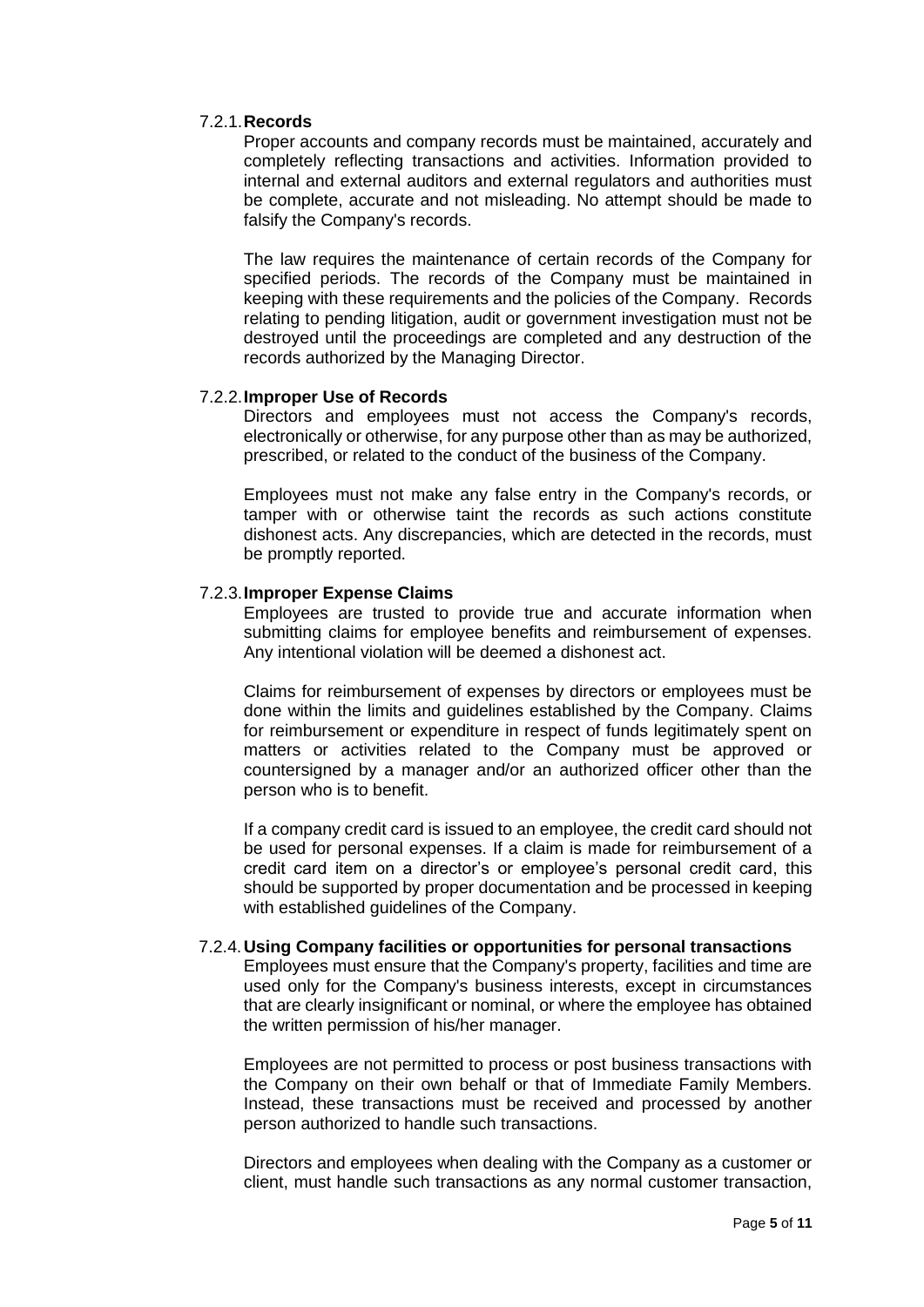save and except where there is a specific documented benefit or concession made, in which event the rules and guidelines relating to such benefit or concession must be precisely followed.

## **8. CONFLICT OF INTEREST**

- 8.1. The Company respects the privacy and the rights of individual directors and employees in the conduct of their personal affairs. However, directors and employees should avoid engaging in any business or personal interest or other activity which creates, or which may create a conflict of interest, a perception or impression of impropriety, wrong-doing or abuse of position, or harm the Company's integrity or reputation.
- 8.2. A conflict of interest exists if the business or personal interest of a director or employee interferes with or even appears to interfere with the ability to objectively, and independently discharge duties, or responsibilities to the Company or to act in the best interest of the Company.
- 8.3. A conflict of interest may also exist between the Company and a customer or other third party where the Company's obligations to one customer or business associate could conflict with its obligations to another.
- 8.4. Where a conflict of interest exists, directors and employees must immediately declare this in accordance with the applicable policies and procedures of the Company. If the conflict arises during a meeting or in the course of making a decision on any matter, then the director or employee should declare his/her interest and take no part in the discussion or the decision. For the avoidance of doubt, the director or employee, should, after declaring his/her interest, leave the forum in which the matter is being discussed.
- 8.5. For purposes of a conflict of interest under this Code, the actions of Immediate Family Members are considered to be the actions of directors and employees.
- 8.6. Employees are required to disclose, at the beginning of their employment, the business interests or associations which they have outside the Company and to promptly update this information as necessary so that any conflicts or potential conflicts may be determined, and appropriate action taken.
- 8.7. Directors are required to disclose to the Chairman of the Board, any other directorships or business or other interests or associations which may be or appear to be in conflict with his or her position as a director, in general or in specific circumstances, and the conflict should be resolved if necessary, in consultation with the Chairman.

#### **9. DIRECTORSHIPS**

While appropriate external activities and memberships are encouraged, employees may not become an officer or accept membership on the board of directors of any external entity which is in conflict with or poses a potential conflict to the Company, without the prior written approval of the Managing Director.

The above, however, does not restrict the ability of employees to participate or hold directorships in: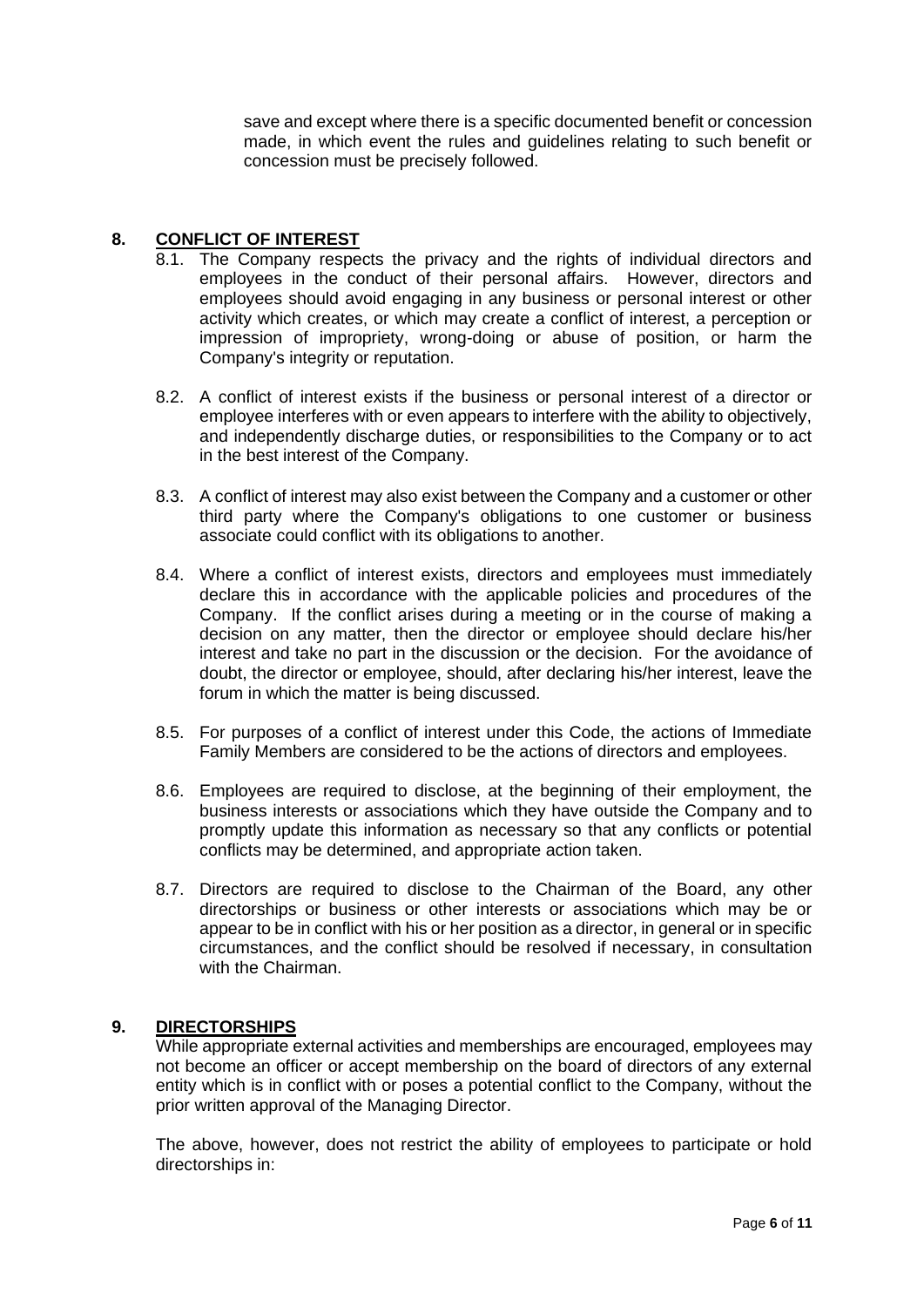- Non-profit, public service entities such as a religious, educational, cultural, social, welfare, or charitable institutions that would not conflict with the employee's normal business responsibilities to WWFL; and
- private, family-owned companies (50% interest or greater) established for the administration of the personal or financial affairs of an employee, or that of his or her Immediate Family Members.

## **10. OTHER EMPLOYMENT OR OUTSIDE BUSINESS INTEREST**

Employees are expected to be fully engaged in their employment activities in keeping with their contract of employment. Prior approval must be sought from the Managing Director or Chairman of the Board, as the case may be, before making any commitment towards possible part-time employment or involvement in any outside business interest.

Approval will normally be given where involvement in the business interest is not considered a conflict of interest with the Company's business, the interest of major clients and will not impede the ability of the employee to fulfil his/her employment obligations to WWFL.

Employees and their Immediate Family Members are not encouraged to have any financial interest in or with a supplier of the Company, save and except where the supplier is a publicly listed company. The prior approval of the Managing Director is to be obtained before any such financial interest is established. Approval may be given in exceptional cases where the conflict is not considered to be significant or where it is considered in the best interest of the Company to grant such approval. If approval is granted, then any conditions associated with the approval must be strictly observed.

## **11. CONFIDENTIALITY**

Except to the extent permitted by law or with the consent of WWFL, directors and employees must not disclose any confidential information obtained in the course of their relationship with the Company.

Confidential information is information which is not publicly known and includes all trade secrets, data and information relating to the business, management, and affairs of WWFL and the design or operation of its systems, processes, or procedures.

Directors and employees have an obligation to safeguard the confidential information of the Company, the privacy of other directors and employees and the confidentiality of the Company's business and affairs. Confidential information must never be disclosed to third parties, family, friends or other employees who do not have a need-to-know of certain information for the fulfilment of their work obligations.

This obligation of confidentiality on the part of directors and employees continues even after termination of appointment or employment to the Company.

Directors and employees must adhere to the policies and rules of the Company in relation to the treatment of confidential information and if there is any doubt about whether information received or requested to be disclosed is confidential, clarification should be sought. Until the clarification is provided the information should be treated as confidential.

#### **12. INSIDER TRADING**

Under the Securities laws in Jamaica and other countries, it is illegal for persons who have "insider information" in relation to a company that is listed on the JSE to deal in the Company's securities, as to do so may place such persons at a financial advantage over others in the marketplace. Persons who are in possession of insider information are also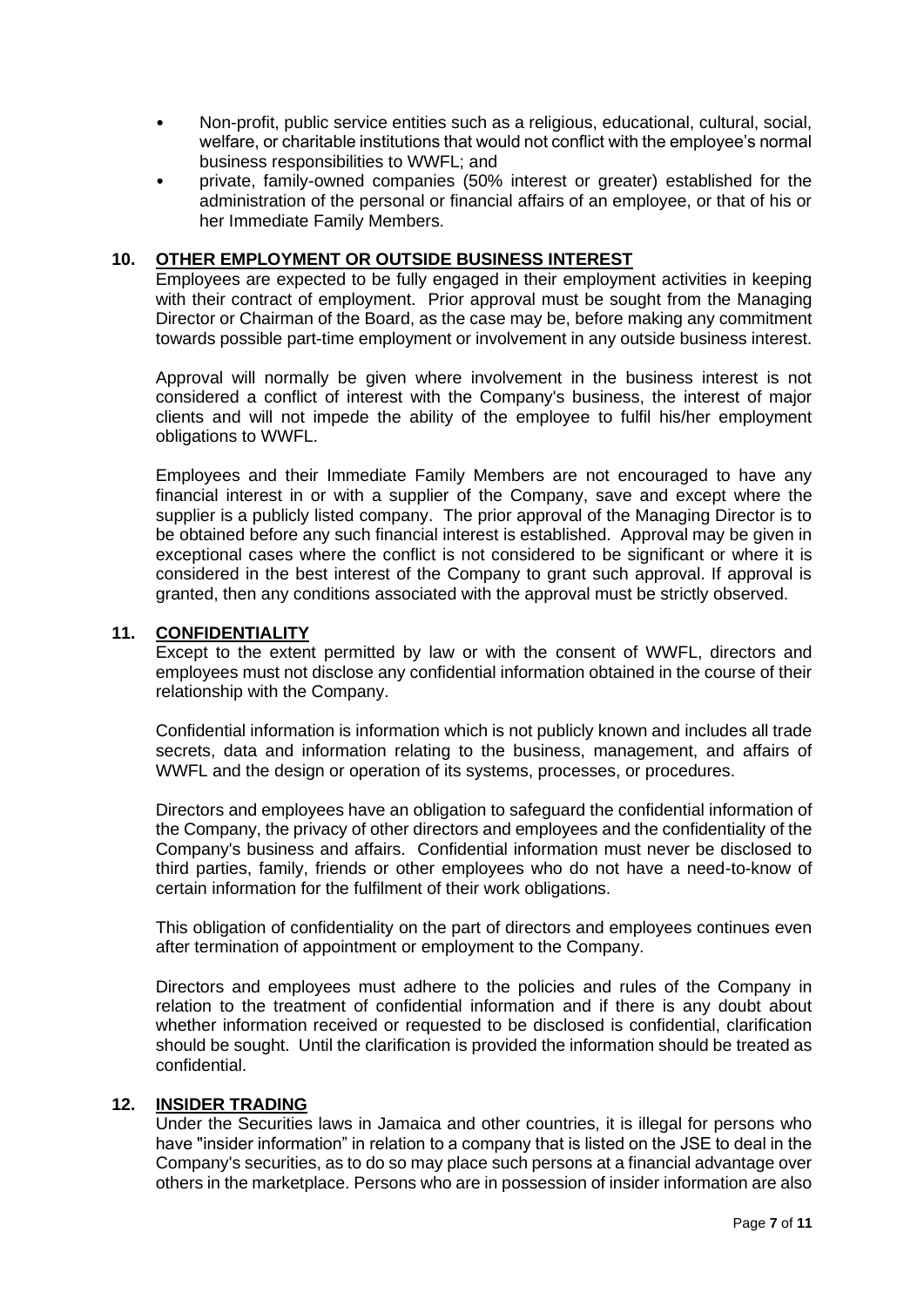prohibited from disclosing the same to a third party, including family members, who may also make stock trades with knowledge of such information. The disclosure to third parties of insider information may be regarded as "tipping off" under the Securities laws.

A person found guilty of insider trading or tipping off may be subject to heavy fines or imprisonment. The Company may also be found guilty of insider trading because of the acts of its officers, in which case the Company would be subject to a fine.

"Insider information" may be defined as information which is not generally available to the public and is important enough so that, if it were known, people would be likely to buy or sell the securities, or it would be reasonable to expect that there would be a material effect on the price of the securities.

By virtue of your employment or association with the Company, you may have insider information about the Company or other company, which is publicly listed. If you possess such information, you may not buy or sell (for yourself or for anyone else) stocks, bonds or other securities issued by the Company or the other company in respect of which you have the insider information nor may you induce anyone else to do so. You may not pass on or tip inside information about the Company or any other public company to anyone. You may only share such information with those persons who absolutely need to know that specific information in the course of carrying out the Company's business.

Directors, senior managers, and other designated persons who generally have access to "insider information" of the Company are specifically required to observe "black-out" periods for trading in keeping with the rules of the JSE and the Company's Securities Trading Policy. All persons, however, who are in possession of "insider information" at whatever time, are required to comply with the law and refrain from trading in the Company's securities no matter where you are placed in the organization and how you come to learn about the information. You should observe the Company's Insider Trading policy and guidelines, which have been developed to protect you and the Company.

#### **13. MONEY LAUNDERING**

The Company complies fully with the anti-money laundering laws and regulations of Jamaica. Under no circumstances should any employee participate in any money laundering activity. In addition to the applicable legal penalties under the anti-money laundering laws and regulations, employees who are found in violation thereof will be subject to disciplinary action, including termination of employment.

#### **14. LEGAL COMPLIANCE**

The Company actively promotes compliance with all applicable laws, rules and regulations that govern the Company's business, including environmental laws and regulations.

The Company, its directors and employees must follow and obey all applicable laws, rules and regulations. While no director or employee is expected to be an expert on the laws that govern the business of the Company, you are expected to have an understanding of the laws, rules and regulations applicable to the Company, your division or business unit and to understand the general regulatory environment in which the Company operates.

Where compliance with this Code is in conflict with any applicable laws, rules and regulations in any jurisdiction where the Company conducts business, directors and employees must obey the applicable law, rule or regulation and notify the Managing Director of the conflict as soon as possible.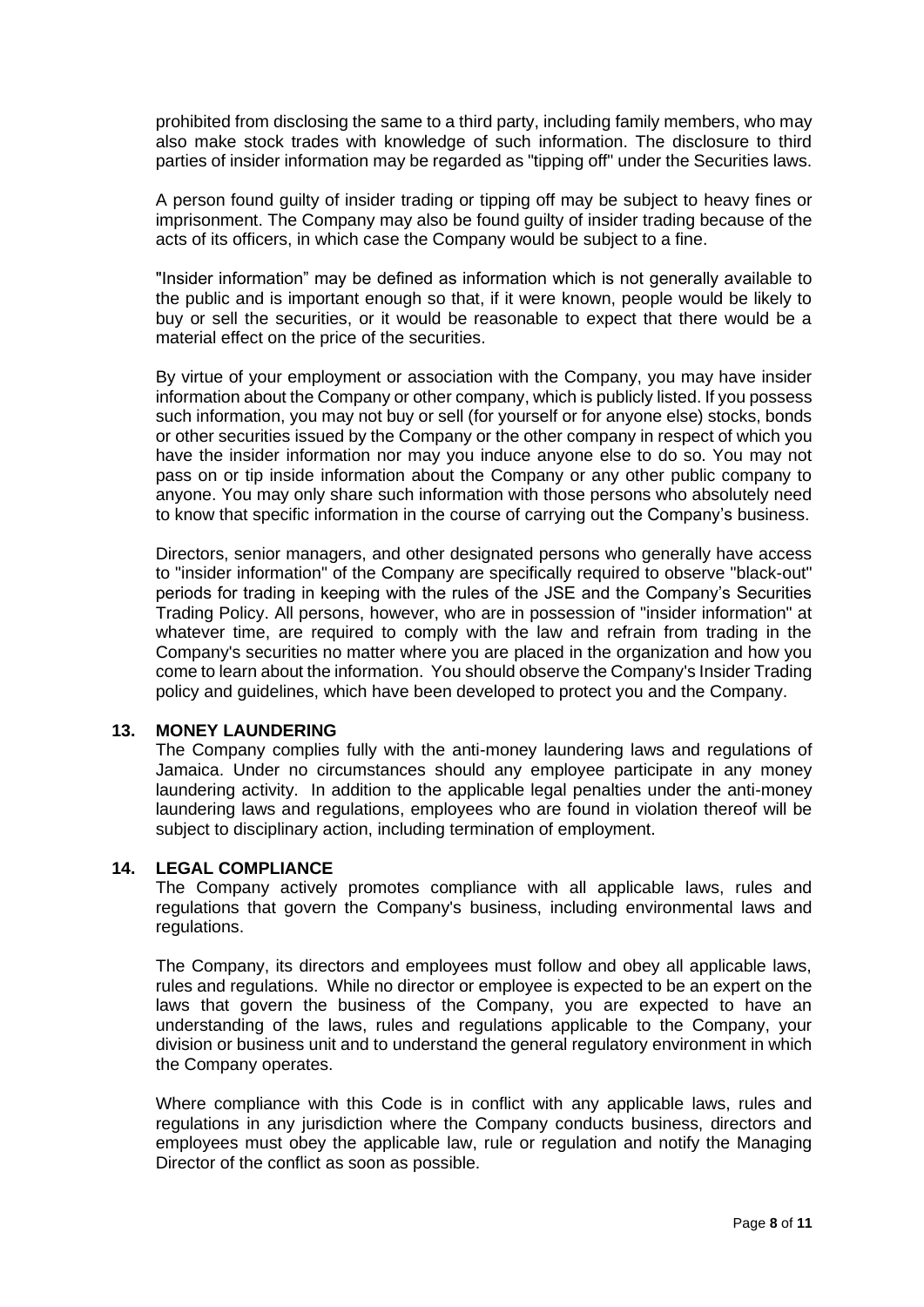Any violation of the applicable laws, rules and regulations will be dealt with swiftly by the Company and, where applicable, promptly disclosed to the applicable law enforcement and/or regulatory authorities.

## **15. WHISTLE BLOWING**

All directors and employees are required to comply with this Code and all other applicable policies and procedures of the Company.

It is the responsibility of all directors and employees to report any violations or suspected violations, wrongdoings, events that could lead to any such violations or wrongdoings or serious weaknesses or deficiencies in the Company's policies, procedures or controls which might enable breaches to occur or to go undetected.

The Company has implemented this Code to ensure that all persons to whom the Code applies are able to raise good faith concerns about actual or suspected violations or other issues without fear, reprisal or being threatened by doing so. Anyone filing a complaint or report may do so anonymously or on a confidential basis and must act in good faith, without malice or other improper motive, and have reasonable grounds for believing the information disclosed or reported indicates a violation or serious issue.

All concerns raised in any complaint or report will be treated promptly, fairly, and discreetly. No director or employee will be disadvantaged or victimised for raising good faith concerns. If a complaint or report was made on a confidential basis, confidentiality will be protected subject to due process and consistent with the Company's need to conduct an adequate investigation.

Complaints or reports should generally be made using the usual chain of communication. Notwithstanding, complaints or reports may be made directly to the Managing Director, Board Chairman, or Company Secretary, if the circumstances so warrant.

# **16. PROTECTION OF COMPANY ASSETS**

Company assets, labour or information must not be used for personal reasons. The Company's property, information, and other assets under or within one's custody and control must be protected and guarded against any potential losses, corruption, misuse, or theft thereof. Any suspected fraud or theft of Company assets or information must be reported to allow for immediate investigation and possible recovery of the asset.

Company assets Include:

- Funds, securities and negotiable instruments;
- Physical property, premises, supplies and equipment;
- Computer systems and information technology, including Internet access;
- Intellectual property, including trademarks, product formulations; and
- software developed by employees or purchased from third parties.

#### **17. INTELLECTUAL PROPERTY**

The intellectual property of the Company, which includes its copyrights and other rights associated with works of authorship, trade secrets and other confidential information, patents, inventions, trademarks, trade names and internet domain names, must be safeguarded against theft, unauthorized disclosure, misuse, infringement, and indiscriminate handling.

Any copyright, patentable invention, industrial design, or creative work developed by employees as part of their work with the Company or with use of the Company's assets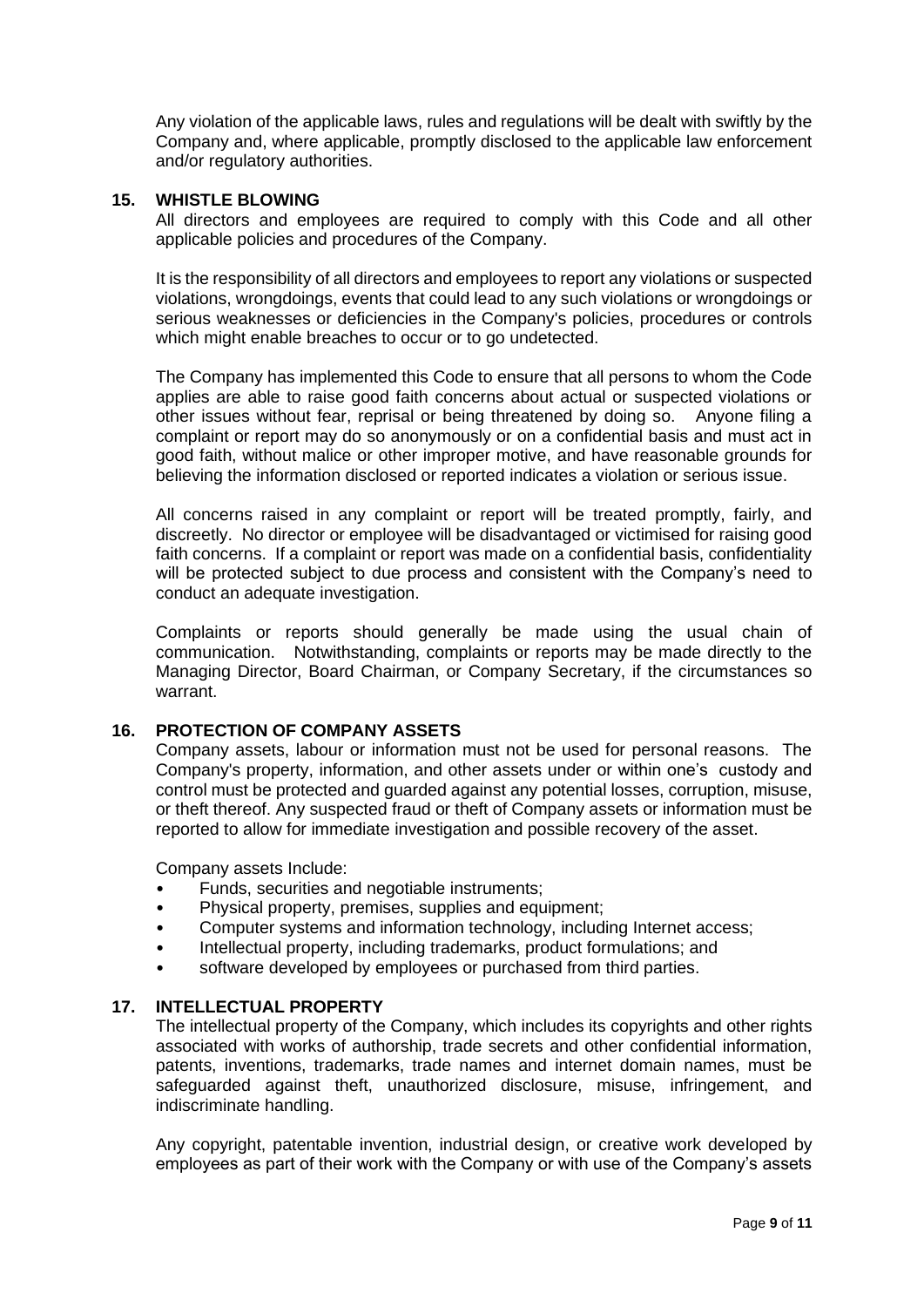and facilities, belongs to the Company unless a specific exception has been made in writing.

Any violation of the Company's intellectual property rights, which is known or suspected, should be reported to the Company Secretary and/or the Managing Director.

#### **18. PROPERTY ENTRUSTED TO THIRD PARTIES**

The assets of the Company may be placed in the custody and control of third parties where this has been properly authorized in accordance with the policies and procedures of the Company. Where this is done, the authorization must be properly documented and employees must be satisfied that adequate security procedures and controls are in place and documented to protect the Company's assets.

#### **19. USE OF COMPANY'S PROPERTY OFF PREMISES**

Equipment, supplies, files or other information, property or assets of the Company may not be removed from the Company's premises without proper authorization. Where permission is given for Company equipment, supplies, files or other information, property or assets to be used at home or off-site, as part of an approved arrangement, it is expected that those assets will be kept safe and confidential by following proper safety procedures.

#### **20. COMPUTER SYSTEMS**

Computer systems, programmes and information must be protected from theft or misuse, and from intentional or unintentional loss or corruption. It is the responsibility of directors and employees to safeguard any systems, programmes or information in their custody and control. This is the case even when disposing of unwanted material. There must be compliance at all times with the Company's security processes and protection requirements, including any specific requirements applicable to a particular system or programme which is being used.

#### **21. FAIR AND EQUITABLE TREATMENT**

The Company upholds the principles of fairness and equity in the treatment of employees, suppliers, other business associates and its communities. Each person is to be treated with dignity, consideration and respect.

The Company will not tolerate discrimination on the grounds of race, national origin, religion, gender or otherwise. Nor will the Company condone any harassment, including sexual harassment, which is likely to cause offence or humiliation to any employee or customer or which might reasonably be perceived as placing a condition of a discriminatory nature on employment or employment opportunities such as training or promotion, or on the provision of financial services.

The Company is committed to equity in all its employment practices and policies and seeks to recruit, develop and retain its employees on the basis of merit, ability and performance.

#### **22. CONCLUSION**

It is expected that there will be situations which may confront a director or employee which are not specifically covered by this Code or otherwise in the Company's policies. The responsibility of meeting our legal and ethical obligations cannot be fully defined or ensured by any set of written rules, no matter how extensive. In the absence of specific provisions, what is considered to be the right practice will rest upon the principles of legal compliance; corporate fiduciary adherence and transparency; personal integrity, accountability and professionalism; fair dealings and confidentiality which guides the Company.